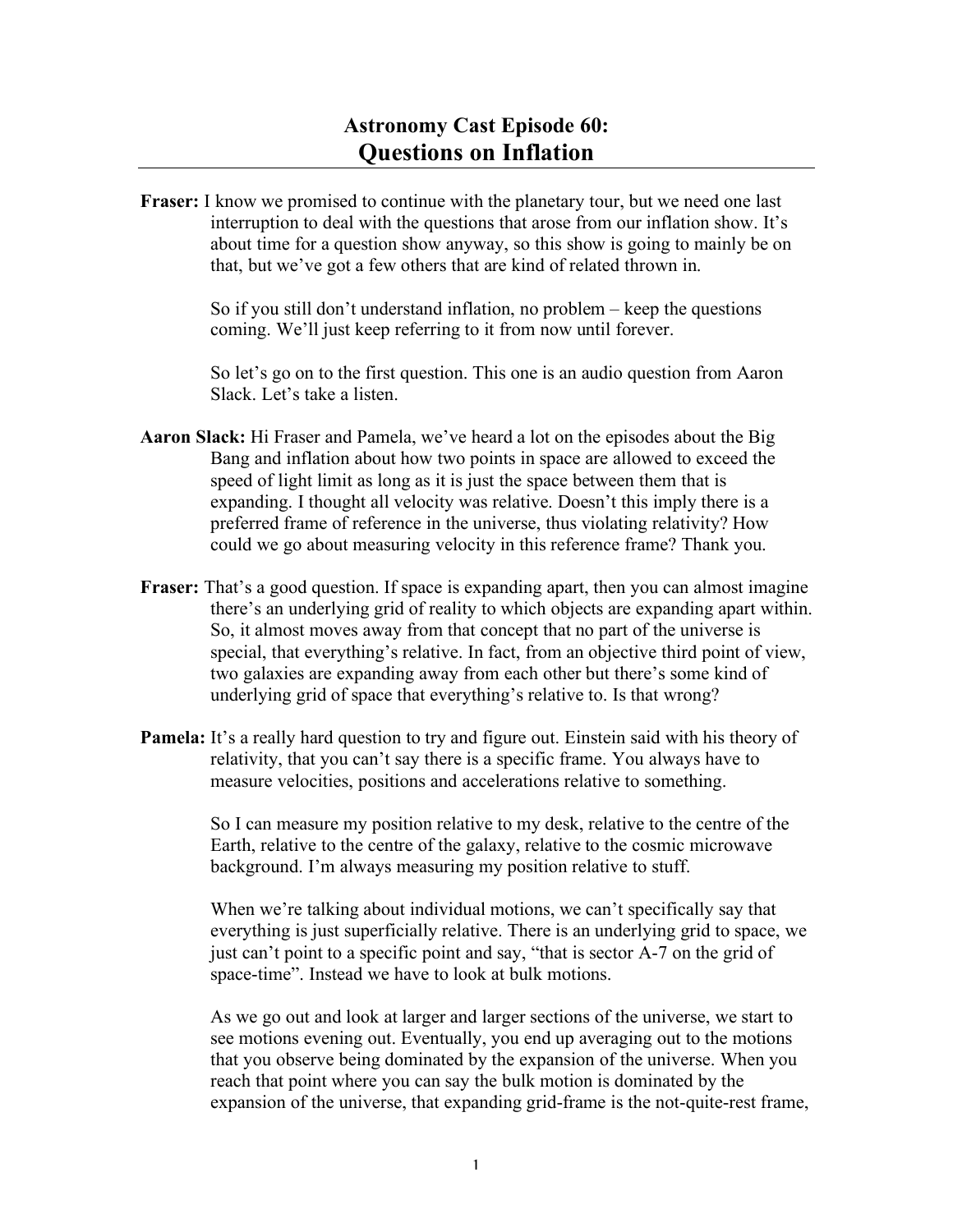but that underlying frame of reference that is what's doing the expanding and which things move relative to.

- **Fraser:** You say the underlying frame of reference. Does that mean then, that it's the primary frame of reference that everything is relative to?
- **Pamela:** It means there are two different effects going on. Like I said, there's no individual point A7 on the grid of space-time, but what we can say is there are two different sets of motions going on.

One is gravity-dominated – our galaxy and Andromeda are falling toward one another. Our local group is falling toward a galaxy cluster. These are bulk motions driven by gravity. These are motions that can't exceed the speed of light.

But there's also the universe itself is not staying the same size. As space expands, that's a different set of motions that actually has different rules. That motion can be greater than the speed of light, and so when we look at the grid of space-time, it is there. It is underlying everything.

I'm going to destroy an everyday analogy to try and explain this. We often talk about the expanding universe using rising raisin bread dough as an example. If you're on any one raisin, if you're a little microbe happily nibbling away at the raisin, and you look at all the other raisins in this growing blob of dough on the counter, you see all the raisins moving away from you. You see ones that are further across the dough from you expanding away faster.

**Fraser:** So it's invisible bread.

**Pamela:** Assuming it's invisible bread, or you have x-ray abilities ... yeah.

**Fraser:** Right. So you see the other raisins moving away.

**Pamela:** Right. So here the expansion is caused by the expanding dough. That's your grid of space-time. Now, imagine that some hungry raisin-eating beetles come burrowing through the dough to chow on raisins. Those beetles are moving relative to the grid of the dough. Their motions are dominated by the maximum speed a beetle is capable of moving – not the speed of light, something much, much slower.

> Now, if you have two beetles embedded in the dough, happily chowing on raisins, and that dough is expanding faster than a beetle on its own can move, they'll see each other moving faster than a beetle's speed. But as the beetles chew their way through the dough to get to the new raisin, relative to the dough, their velocities are confined.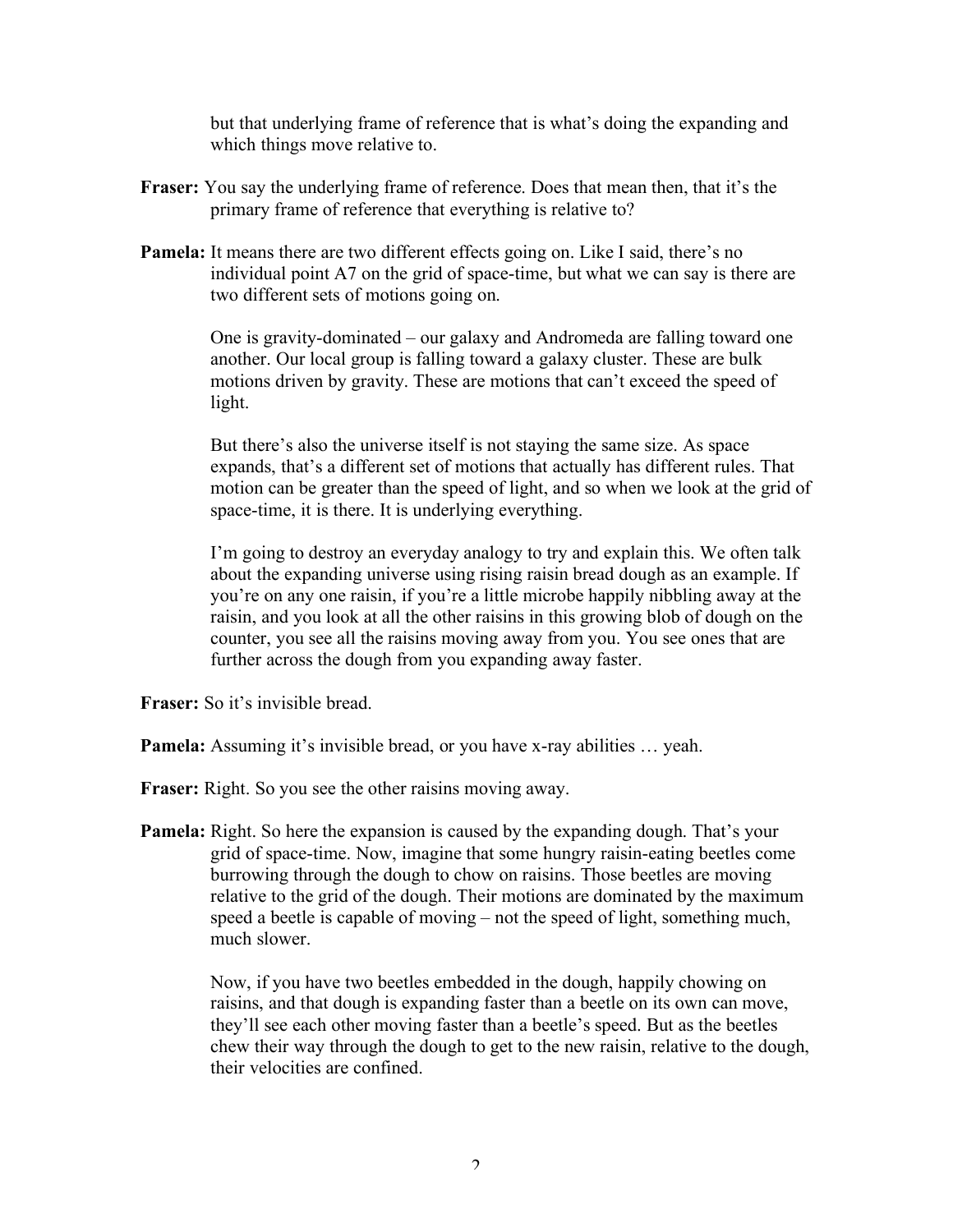I don't know if that helped any, but that's the best way I have of thinking of it, of de-coupling the two sets of motions. The expanding universe is caused by one set of physics, where the grid of space-time actually is expanding and if you look at a large enough chunk of the universe, the motions are dominated by that expansion. Our motions relative to that grid are motions that are dominated by gravity. Those are limited where we can't move faster than the speed of light.

- **Fraser:** It just sounds like there is an underlying reference frame of the universe, or a grid. I guess where it becomes complex (if it wasn't already complex enough) is that there's no end to the grid, no top, no bottom, no right, no left.
- **Pamela:** No zero point

**Fraser:** No zero, no middle, no side. Just grid.

- **Pamela:** We have no real way of putting stationary markers on that grid with little buoys that mark the intersecting points of x, y and z planes or lines. Because of that, we can't just say, "Here we are relative to the grid of space-time". The closest we can get is saying, "Here we are relative to the cosmic microwave background radiation." Relative to that, the Milky Way is moving at 600km/s. That's as close as we can get to defining a rest frame.
- **Fraser:** That's kind of interesting though. You say the Milky Way is moving relative to the microwave background radiation – in what direction? Are we moving toward one side of it and away from a different side? Or ---
- **Pamela:** Yeah, that's exactly it. We're moving and can actually look around the universe and find the high-mass objects that are sucking us toward them with their gravity and the areas of space that don't have enough gravity to hold us in place.

So yeah, if we look out at the cosmic microwave background, we can actually (once we remove redshifts and blue shifts that are associated with the Earth's motion, with the Sun's motion around the Milky Way), see that we're still left with this 600km/s relative to the cosmic microwave background that's the Milky Way's motion. We can look and see how we're moving relative to the galaxies in our Local Group and correct for that and figure out the Local Group's motion relative to the cosmic microwave background.

- **Fraser:** So our motion relative to the background is purely based on us accelerating toward galaxies in our local group.
- **Pamela:** And based on our local group's own acceleration toward galaxy clusters.
- **Fraser:** Right, right. But if you took away all of that, then the background would be accelerating away from us at the same rate in all directions.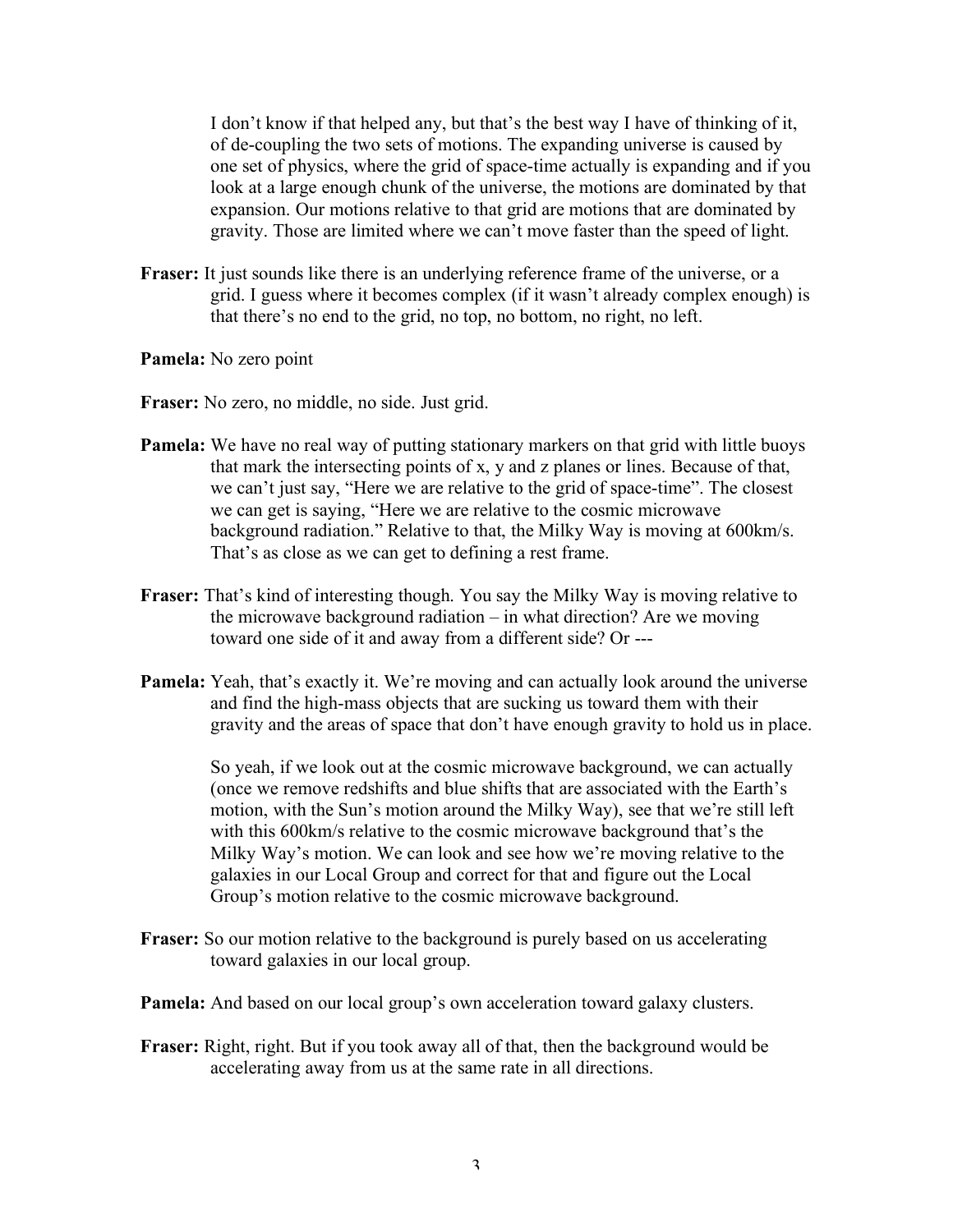## **Pamela:** Yes.

**Fraser:** Okay. I was wondering if there was some imbalance, but it sounds like there's not.

## **Pamela:** No.

**Fraser:** I think that's the best we can do, so let's move on to the next question.

This comes from James Stovall:

"If you took a grid of space, and then divided it by two, and divided the result by two, and so on, would you eventually reach a limit where you couldn't get any smaller?"

Now, I guess with this question, that assumes there's something that allows you to take a grid of space in your hands (which I don't think you can do), and then some kind of knife that allows you to divide it by two (which I don't think exists), and so on and so forth. So the question is there some fundamentally small place where for example there's no such thing as radiation or mass or where things stop behaving in analogue and start behaving in digital, if that makes any sense.

**Pamela:** I think a better way of putting it is things stop being discrete. I can look at my desk and say, "there's a box, it's sitting still. There's my trackball, it's sitting still." These are discrete objects. I can bump them and they move in ways I can describe their position over time as a function of their velocity. There are no probabilistic behaviours in here.

> If you take a chunk of say, a neutron material – a neutron star – and you start cutting it up, you eventually reach the point where you have a neutron. You can keep cutting that up, and in theory you're down to the quarks.

Now things are starting to behave where you start having to worry about the Heisenberg Uncertainty Principle, where you can only sort-of-kind-of describe where things are, but you still have discrete particles.

If you keep cutting things up, you eventually reach a point where everything just becomes foam. This is called the Planck length, and it's where quantum mechanics starts to dominate everything and you can only discus things in terms of pure probabilities.

The Planck length, we're not entirely sure of its physical meaning because we can't get there from here. It's such a small quantity that we don't have the ability to study things that behave in that regime.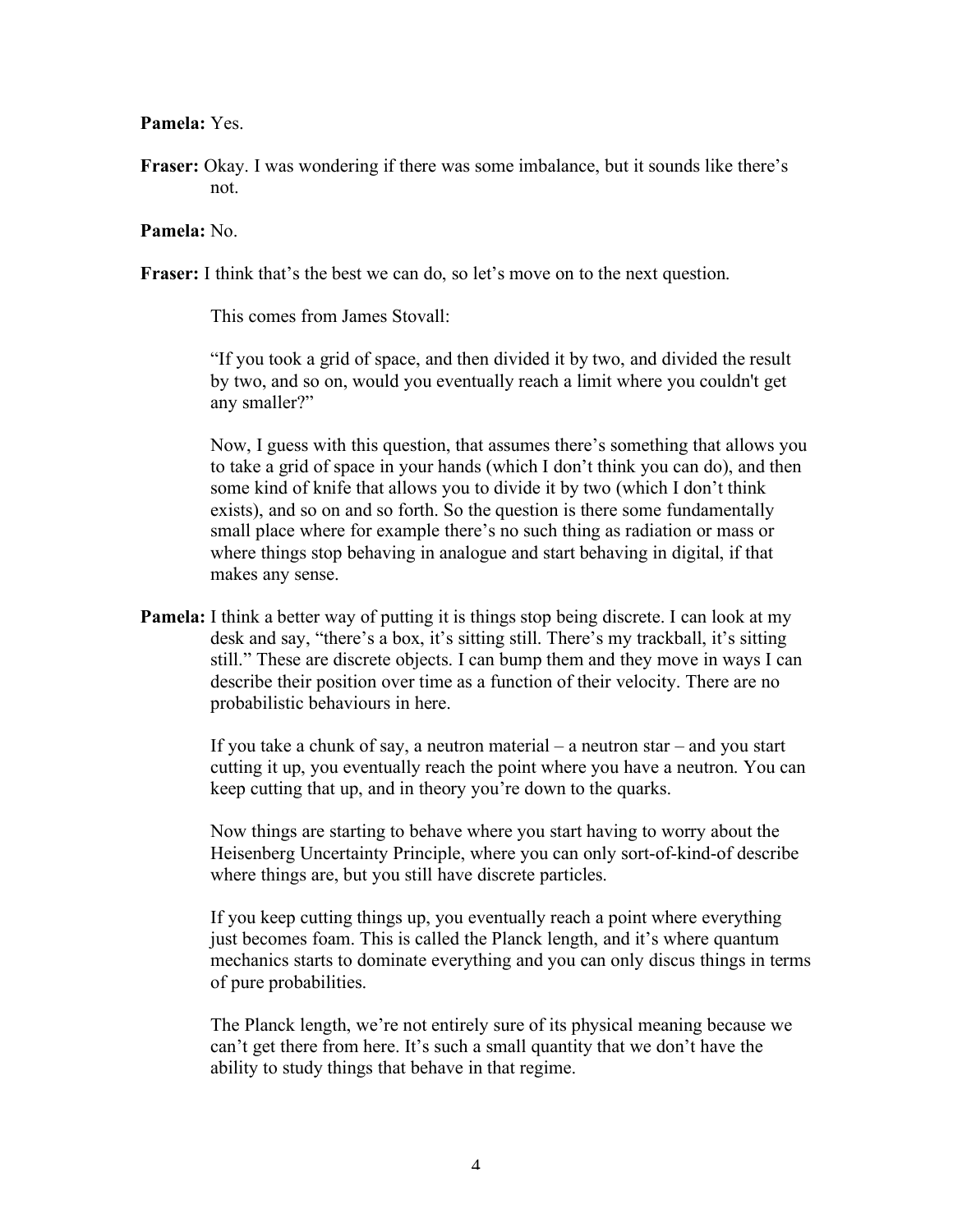- **Fraser:** But what does it describe? What is the Planck length, it has some meaning, right?
- **Pamela:** It's meaning is actually somewhat silly.

In physics, we often get sick of carrying around all our constants, so when you're studying relativity you often say the speed of light is one, and we'll change all the units on everything. You end up working with a different set of numbers, but you're not longer carrying around the constant c all the time. When you're dealing with gravity, you always have this G, the gravitational constant that you're carrying around. You can set that to one, and now you're working in a different set of units. These are natural units.

You have, also, this little ħ that you carry around with you in quantum mechanics. By setting all of these constants equal to one, you end up with what's called a Planck length: the correction term you use to get the universe to work on this natural scale. It was Planck who originally came up with this idea. The Planck length is equal to  $\sqrt{\frac{\hbar G}{\lambda}}$ J  $\frac{1}{c^3}$  when you throw these numbers together it's kind of small. You end up with 1.6x10^-35m. It's really tiny.

dominated by quantum mechanics and gravity we will only be able to That is where we think physics sort of breaks, and everything becomes understand within that short, tiny length scale, once we develop a theory for quantum gravity. We're not there yet, but it's one of those things where when we understand physics at that scale, we think we'll have a much better understanding of how the earliest parts of the big bang took place.

- **Fraser:** So, probably not? I'm trying to think what your answer is here.
- **Pamela:** So is there a point at which you can no longer divide things in half? No. You can always divide things in half.
- **Fraser:** Right mathematically, of course. You just put an additional decimal place and boom – you've divided it.
- **Pamela:** Exactly. Now, is there a point at which when you try and divide things in half, you end up following Alice through the rabbit hole and physics breaks down in strange ways? Yes.

When you get smaller than the Planck length – smaller than  $1.6*10^{\circ}$ -35m, physics gets really crazy and at that point, you no longer are dealing with anything recognizable. You're dealing with a foamy-quantum-dominated regime. Maybe we'll be able to get beyond that length, once we have a quantum gravity theory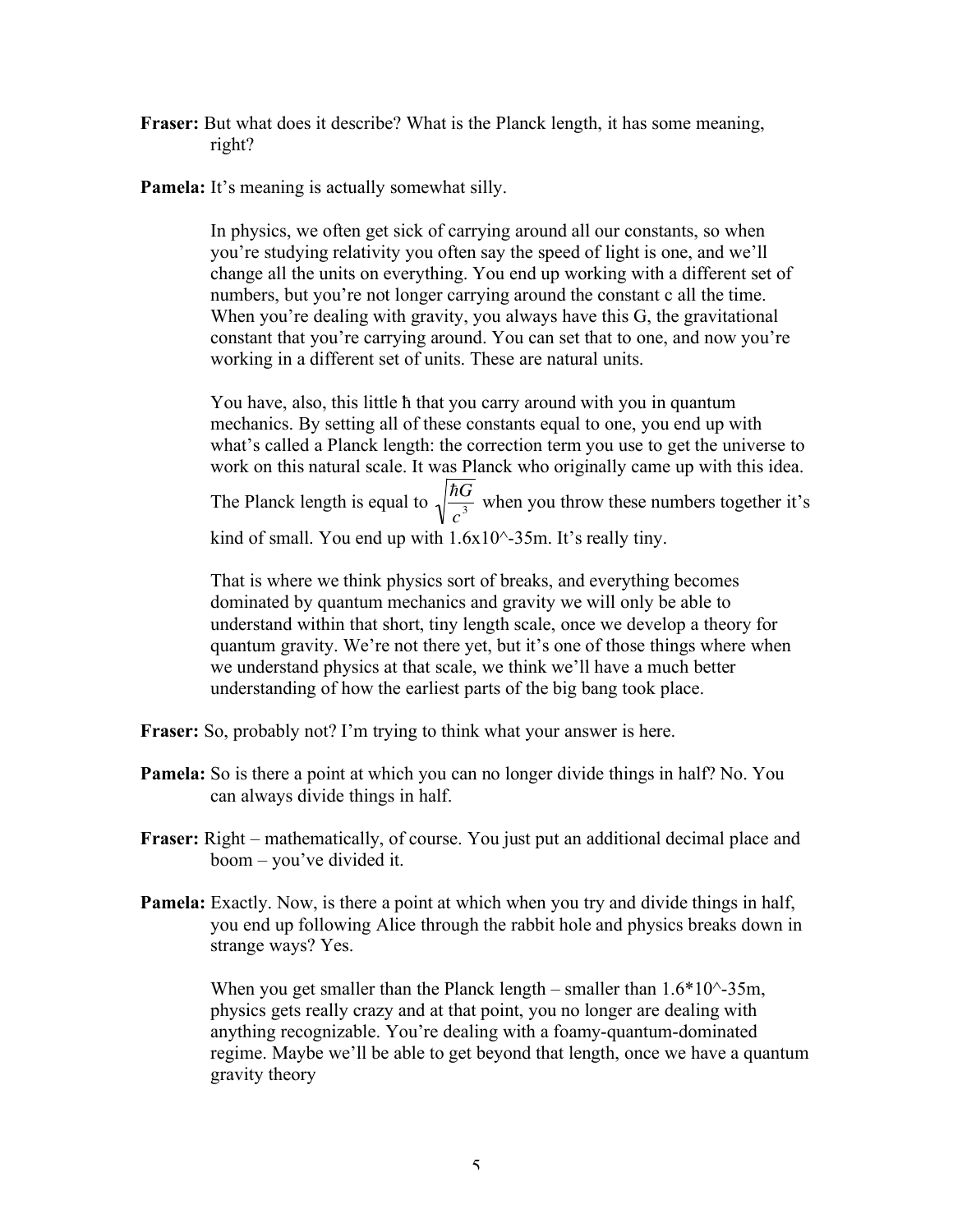**Fraser:** I have a feeling that just scratched the surface of the answer, but I think that's about as far as we can go today.

**Pamela:** Probably.

- **Fraser:** So, mathematically of course piece of cake, just add another decimal. Actual physics-wise, our understanding of physics breaks down below that point and we don't really understand how things might behave if you're trying to measure them on a position-to-position basis.
- **Pamela:** Physics and philosophy aren't always in agreement, but it leads to neat and scary discussions.

**Fraser:** I don't see how it's philosophical… just math.

[laughter]

It's not like there's a purpose to it, or a meaning to it… I don't see how that question gets raised.

Let's move on. So Will (and I don't have your last name, Will, I'm sorry about that) asks "Our galaxy and Andromeda are moving towards each other because of their gravity, so as they move closer they move faster because the gravity's stronger. Do they also accelerate because there is less space expanding between them?"

He's calling in dark energy on this one, which is to say we know our galaxy and Andromeda are accelerating toward each other because they are gravitationally bound. As objects get closer, their gravity gets stronger so they accelerate faster. But, at the same time because Andromeda and the Milky Way are getting closer, there's less dark energy in between them popping into space and pushing them apart. Would there be even more acceleration happening?

**Pamela:** Sort-of kind-of?

**Fraser:** Sort-of kind-of?! Yes or no?

**Pamela:** It's going to be a day of wussy answers, I guess.

So, dark energy is accelerating the universe apart. The current expansion rate today, right now, as near as WMAP can tell, is about 73.5 kilometres per second per megaparsec of space.

This means if you have a megaparsec, that megaparsec, every second, is getting 73.5 km bigger. Now, Andromeda is about 0.8 megaparsecs away. This says that dark energy is trying to push the universe apart, and that push is causing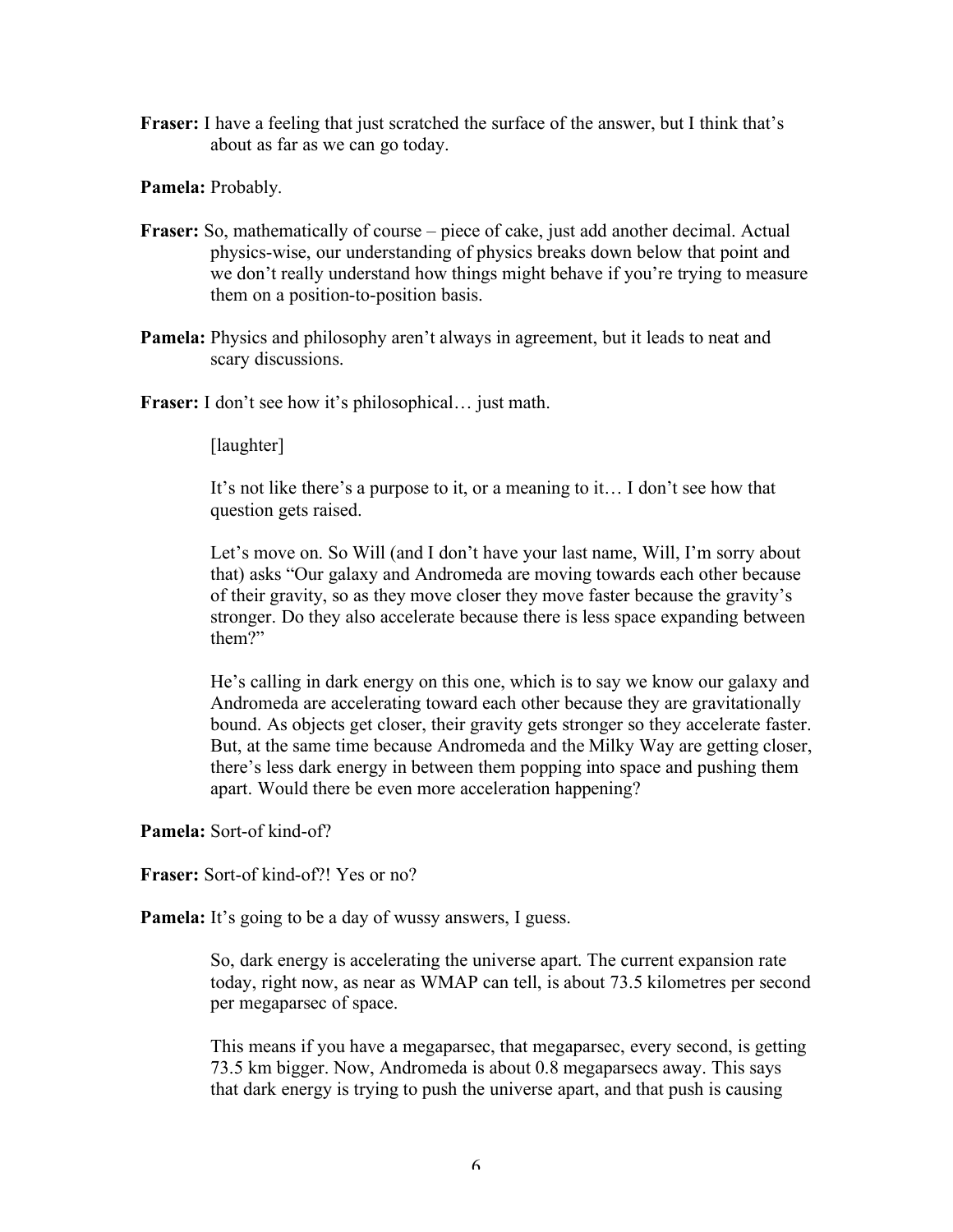Andromeda (ignoring everything else), to potentially have a movement away from us of 58.8km/s.

The thing is, dark energy… there's a lot of it, so it's able to do a lot of pushing, but gravity's much, much stronger. When we go out and measure how quickly Andromeda is moving toward us, Andromeda's coming toward us at 301km/s, and that's a gravity-dominated number that is overcoming anything dark energy is trying to do.

- **Fraser:** That sounds like a lot though I mean, 301km/s toward us, and dark energy is pushing it back at 58km/s
- **Pamela:** That 301km/s is after dark energy has done its pushing.
- **Fraser:** Well sure, so it would've been 358km/s, and now it's only 300. So I mean, before I was assuming it was miniscule, but that sounds like it's about 20% of the rate is being overcome by dark energy.
- **Pamela:** The forces themselves are very different. So we are locked together with Andromeda gravitationally. While dark energy is moving the grid of space and time, it doesn't have the ability to pull us apart from Andromeda. Space itself is expanding, but it's not exerting a huge force.

You're held together with chemical bonds. Those chemical bonds are way stronger than gravity. There is a difference in the gravitational pull between your feet and your head. It's measurable, it's noticeable, and there are probably people in your town who have devices that will allow you to measure this difference.

Even if you got a lot closer to the centre of the planet, those chemical bonds would continue to hold your body together in the exact shape it's in right now. Those bonds are much, much stronger than gravity.

So yeah, there's this change in the gravitational force between your feet and your head, but we can ignore it when we try and figure out the shape of Fraser's body. The shape of your body is defined by the biology of the chemical bonds that make you grow into the shape you have.

Yes, there is dark energy that is trying to push Andromeda and us apart, but it's pushing on space and doesn't need a lot of force to cause space itself to expand. We're locked together with Andromeda, and that locking is a strong force holding us together.

The accelerations, the velocities that we see, they have meaningful numbers. Yes, dark energy is repelling the space that we exist in apart at 58.8km/s, but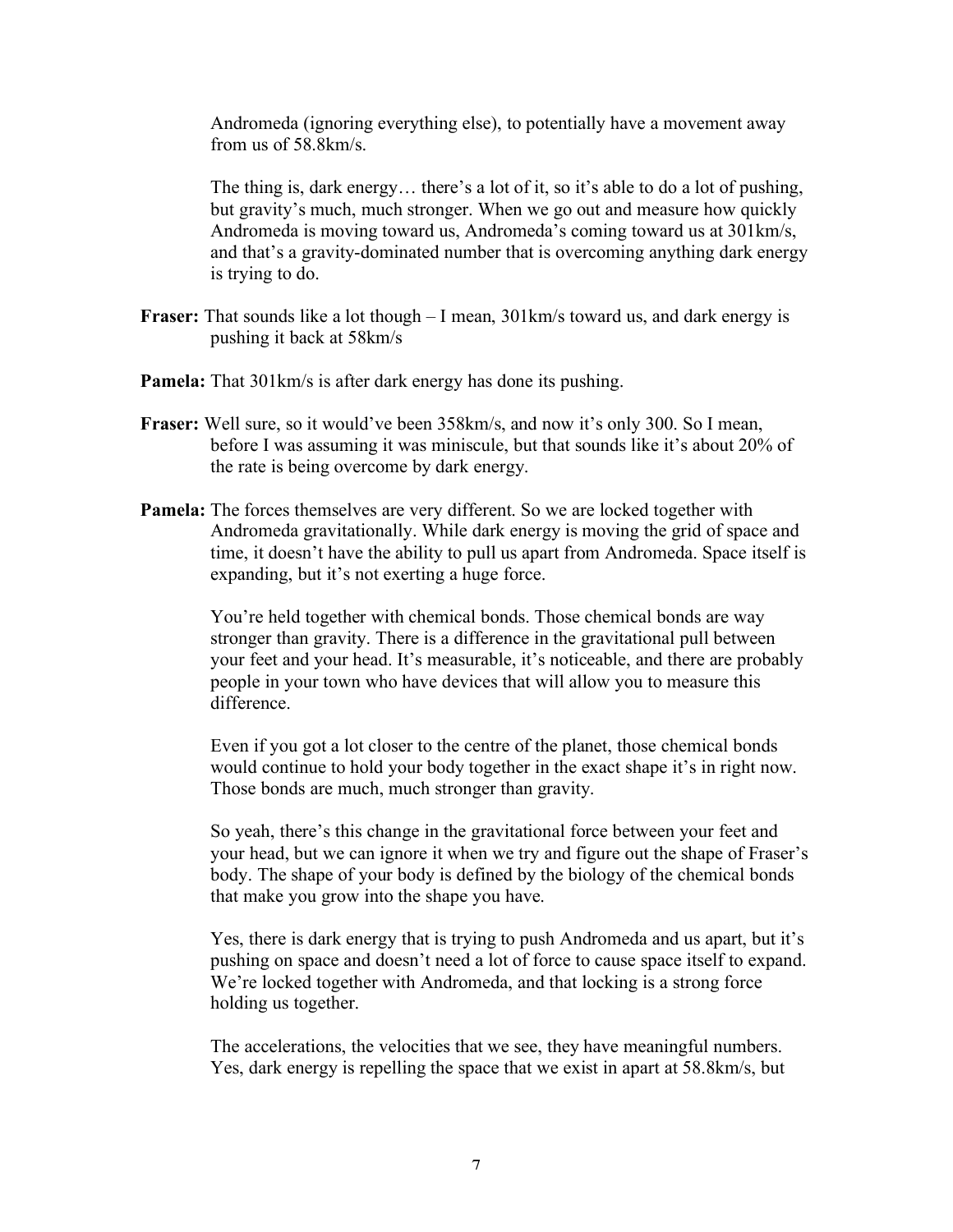we're happily holding onto Andromeda using gravity, and it's gravity that's dominating that 301km/s motion toward us that Andromeda has.

- **Fraser:** Fine, so what if the two were balanced out, then? What if dark energy was expanding us away at, let's say, 300km/s, and Andromeda was pulling us at 300km/s, what would happen?
- **Pamela:** The thing is, these velocities aren't actual pushes or pulls. A better way to think about it is if there is wind going at 30km/h toward your car, and you're driving into the wind, and your speedometer says relative to the ground you're going 30km/h those two velocities don't cancel each other out.

Gravity is a very strong force that is locking Andromeda together the same way your car engine is a strong engine. Yeah, the wind's blowing on your car at 30km/h but your car's like, "yeah, I don't care – I'm going to keep going forward, relative to the ground, at 30km/h." The wind has a negligible effect on how much work your car's engine has to do.

So looking at just the velocities doesn't give us the full picture. We're still trying to figure out exactly how to calculate the force dark energy's exerting as it's expanding the universe, but in first order calculations, it doesn't even come up. It's there, but all basic models I use gravity and ignore dark energy.

- **Fraser:** So you couldn't have a situation where two galaxies are, although they're gravitationally pulling toward each other, the amount of space is increasing in between them, so they stay roughly the same distance apart?
- **Pamela:** You can, but they have to be much further apart, so that gravity is much, much weaker. As you get closer, gravity gets stronger and stronger and stronger. It does it rather quickly, because it depends on the distance squared. There is a point that if you go far enough away, the acceleration of the universe, the expansion of the universe, is balanced out with the attempt of gravity to pull things in. Andromeda's way closer than that, and that's where it starts to matter.

It's sort of like even with drag, the faster you go in your car, the more the air in your car starts to matter, the more drag starts to matter. In my happy little Jeep going at normal road speeds the police won't arrest me for, drag only starts to matter when I'm on the highway. My husband's Subaru doesn't even notice it at highway speeds. When you look at race cars zooming across the salt planes out in the Southwest, those cars have to be built extraordinarily aerodynamically to be able to get through the air that is creating a drag force on them as they're trying to go 300 or 400 miles/hour to break the sound barrier with a car. As you go faster, air matters. As you get further away, with gravity, then dark energy starts to matter.

**Fraser:** There must be some balancing.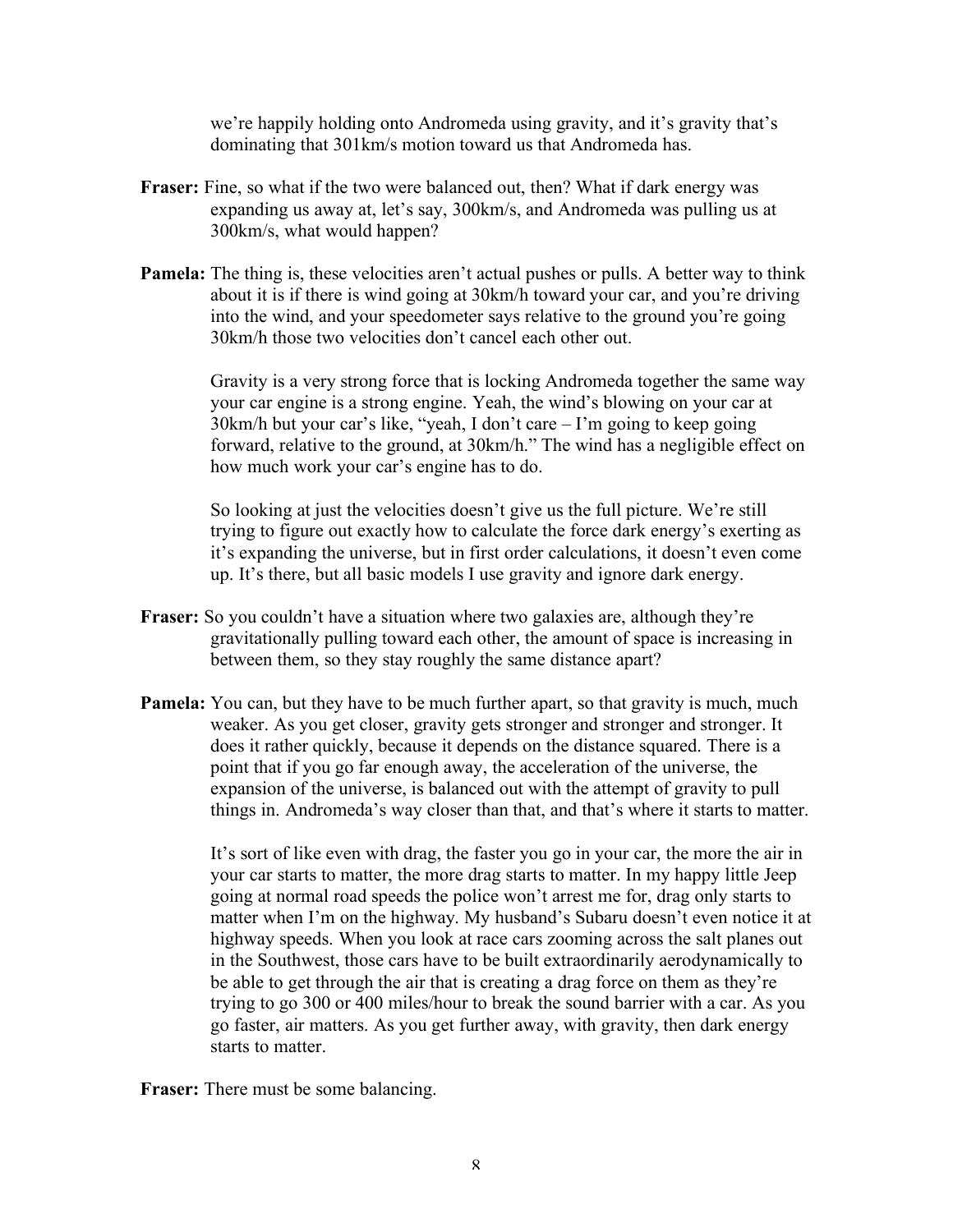**Pamela:** There is a balancing point, but it's extremely far away.

**Fraser:** That's all I wanted you to say!

**Pamela:** There is a balancing point, but Andromeda is way inside of it.

**Fraser:** I understand – of course, of course.

Ken Mogul asks, "when we see galaxies that we estimate at 14 billion light years away, why does that make it close to the beginning of the universe?"

That's a good question, and it's a very bizarre thing to think about – to look out and the galaxies that you see, how come no matter where I look, I'm only able to see 14 billion light years away, and how do I know that was the beginning of the universe?

**Pamela:** Here's the weird thing. There are galaxies out there that are 14 billion light years away or even, (we think) 114 billion light years away. We're never going to be able to see them.

> Light takes time to travel. The universe, we think, is about  $13.7\pm0.2$  billion years old. Light travels at 3\*10^8m/s. It travels at a finite speed. So an object that was 2 billion light years away from us, 2 billion years ago, (and there's second order effects I'm broadly ignoring, so those of you with PhDs out there – I know I'm ignoring things – so ignoring expansion and how it effects the amount of time it takes for something to get to us). When we look at this object that was 2 billion light years from us 2 billion years ago, that light was released and started coming toward us and we couldn't see it. It kept coming toward us and we still couldn't see it. Finally, one day after that light had been travelling for roughly 2 billion years, that light finally got to us and we could see it.

The universe we're able to see every day gets a little bit bigger, because light from further, more distant corners of the universe has been able to reach us. Anytime we see something, we're not seeing it as it appears right now, we're seeing it as it appeared the distance it was away times the speed of light, ago.

Think of it this way. It used to be that when we (not we, but when our grandparents, great-grandparents, and most likely great-great-greatgrandparents) heard news from another part of the country that news was always delayed by however much time it took the pony express or the railroad or whomever was carrying the news, to get to the point where the news was being received.

So it might be that we only heard in Boston about events in California, three weeks after they occurred. So whenever we learned information about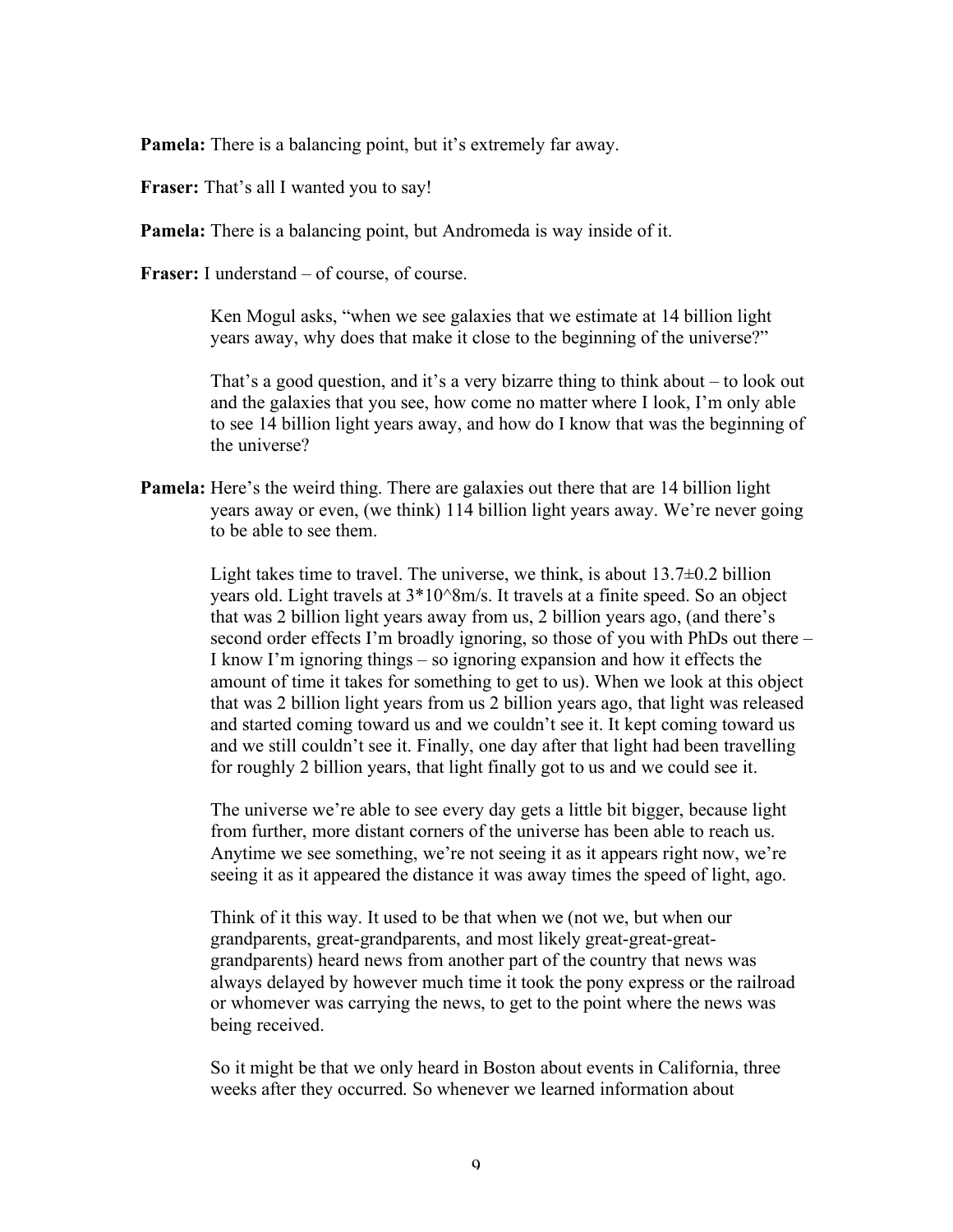California, we were learning about what happened 3 weeks ago – we were always looking back in time when we read our news.

When we look out in the universe – when I look at the Sun, I'm seeing what it looked like 8 minutes ago. 8 minutes from now, I'll see the sun as it looks right now. But I can never see the Sun as it appears right now, in the moment now.

**Fraser:** How did we get that 14 billion light year number then?

**Pamela:** We don't actually see 14 billion light years. What we can see is about 10 billion light years away. We get that number by first of all we luckily (thank God), have these things called standard candles that allow us to measure the actual distance to where the light was given off. So we look at something and say, "Okay, I know how much light the object actually gave off, and I know how bright it appears" we can calculate the distance to the object. We use type Ia supernovas to do this.

> By knowing the distance to something, and the rate at which the universe is expanding, and chewing through a really scary-long equation, we can calculate how far away that object was in time as well as in space. We can say, "I know it's distance, the rate of the universe's expansion, I can put all of that together and get the moment in time when all that light was emitted." It allows us to see back in time, essentially, the same way I see the sun as it was 8 minutes ago, I see the universe as it was 10 billion years ago, when I look at an object that's roughly 10 billion light years away when it gave off the light – it's somewhere totally different now.

- **Fraser:** Right, so I guess you can, using the redshifts, you can take the motion of all the galaxies and galaxy clusters that we see, and calculate them back to a point where they were all in the same spot. That happens to be about 13.5 billion years ago.
- **Pamela:** Yes, and this is where we start getting back to that standard grid we were talking about before where on average everything is moving away from us. That allows us to get at the rate of expansion in the universe, and then you work it backwards. We call that a Hubble time, the amount of time it takes to get back down to a single point.
- **Fraser:** When we see around us, especially when the more powerful telescopes come online, everywhere we look we're seeing into the dark, dark past. And yet, as you said, there may be galaxies 110 billion light years away from us and we just can't see them – but they're there. I wonder what the universe would look like if we could see it in all directions as it looked right now, today.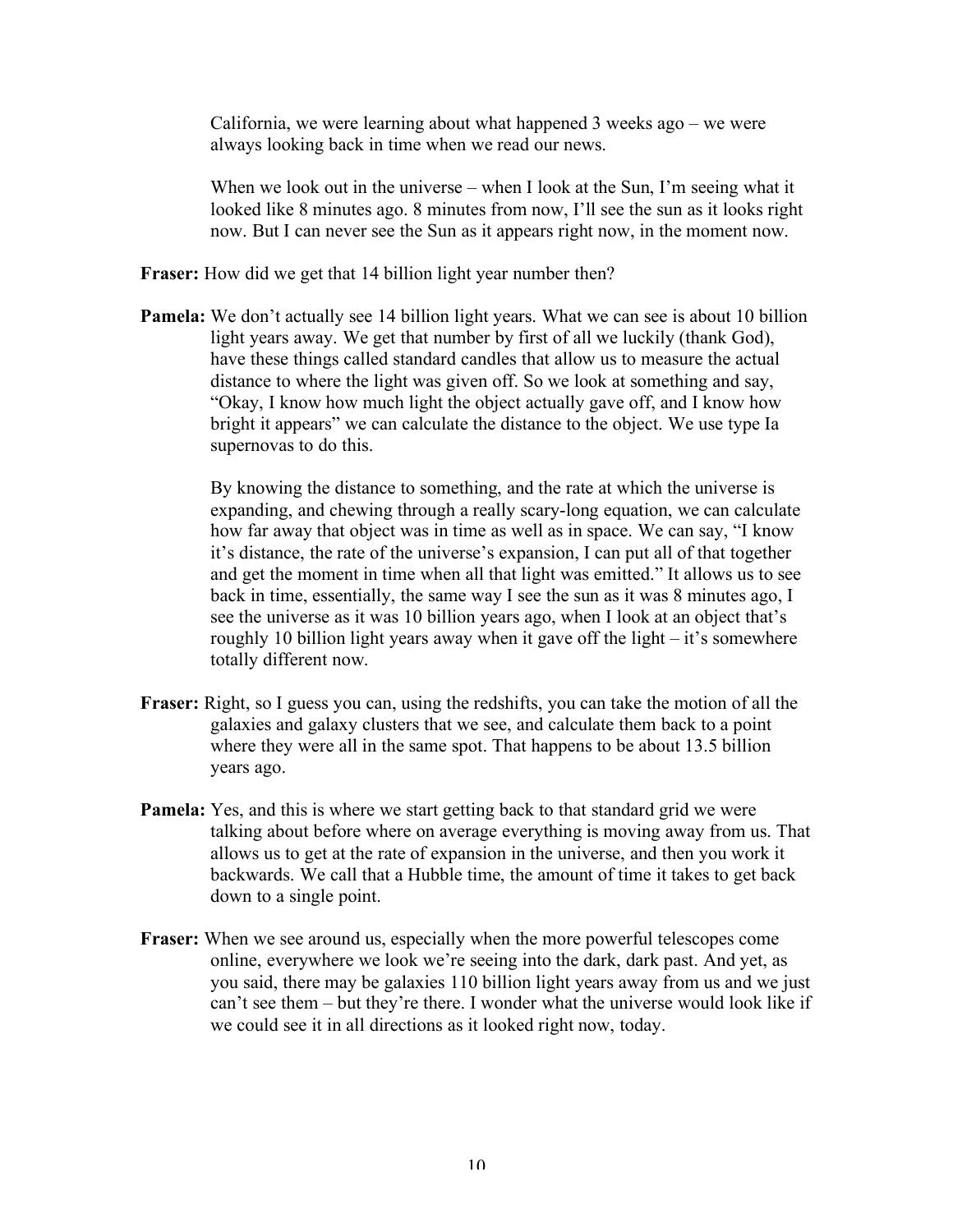**Pamela:** We can only make estimations, we can only make guesses based on looking at the very small area of the universe right around us, assuming it's representative of the entire universe.

> There are theories that say perhaps inflation didn't take place exactly the same way in the entire universe. What if our volume of space is slightly different, and it expanded slightly more or less? We can't get there from here, that's one of the frustrating parts. We can never get to that light that is more than a certain distance away, no matter how long we wait, because the universe is expanding and that light can never quite catch up to us. Some questions we can never know the answers to.

- **Fraser:** I'm just going to go with your assumption that the universe everywhere looks kind of like how it does around here.
- **Pamela:** That's all we can do.
- **Fraser:** So if we look out there we would see spiral galaxies and old galaxies we wouldn't see the young galaxies we see with Hubble, that's the funny thing.
- **Pamela:** At least, not in large numbers. There's probably some still forming. As we look out, we do find the occasional small, baby galaxy still forming, but they're still there.
- **Fraser:** Right, so with the deep field surveys from Hubble, what you see are a lot of young galaxies, but that's just not what we would see. We would see middleaged and aging galaxies everywhere we looked. That's all we'd see.

Let's move on.

**Pamela:** Yes, that was very depressing.

**Fraser:** Okay, this is cool.

[laughter]

Jake Perdue asks, "In optimal conditions, would it ever be possible for light to be caught into orbit around a source of gravity? If not light, could any other ray be caught in orbit? If there's a particularly weak black hole, would it go into orbit instead of being sucked in?"

So you have light, moving past a black hole and the light moves on just the perfect trajectory, that it doesn't get sucked into the black hole, it doesn't get distorted but still come toward us, it moves perfectly into orbit around the black hole and just goes around and around forever. Is that possible?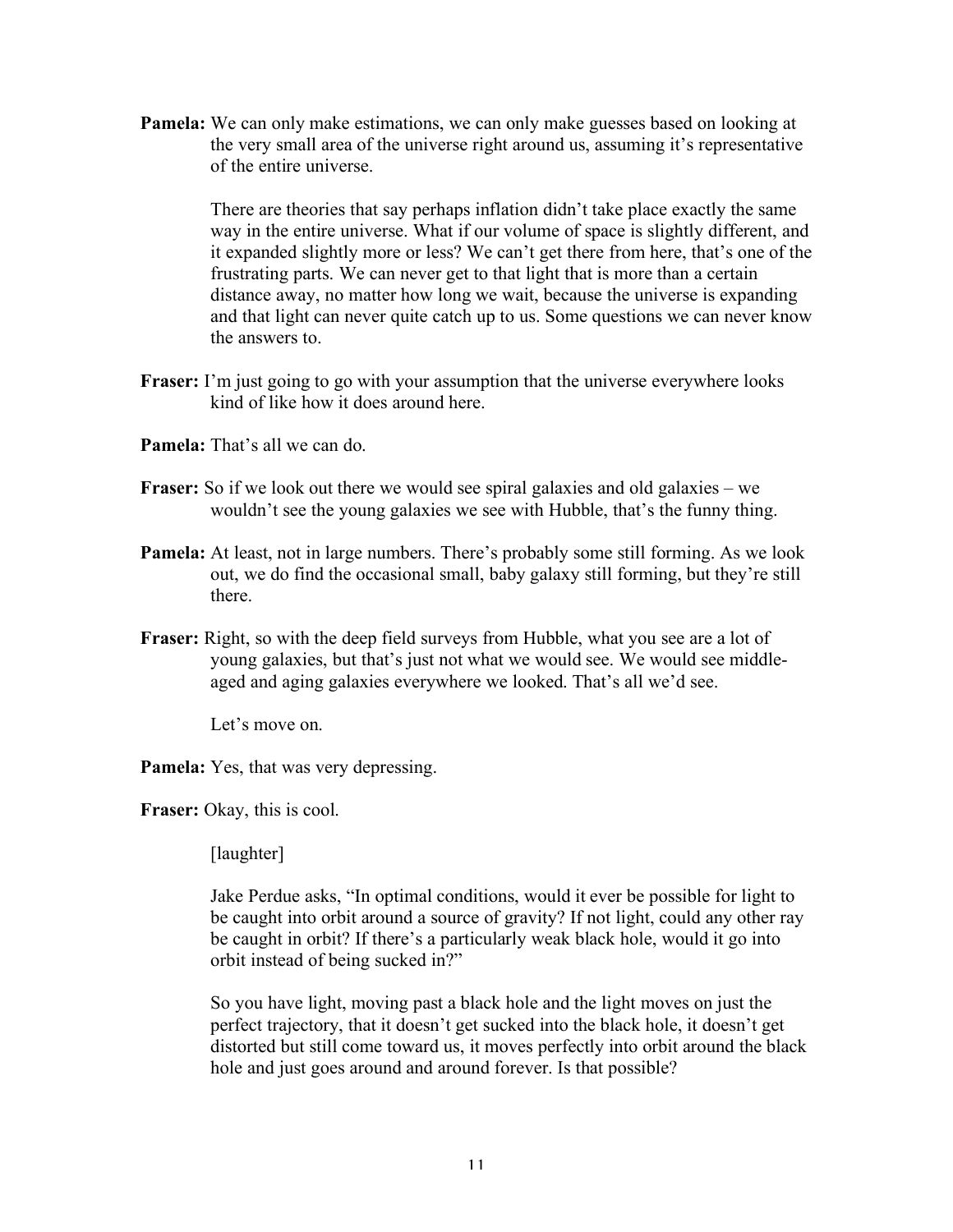## **Pamela:** Sort of kind of?

That's the answer for the day!

**Fraser:** Mathematically.

**Pamela:** Mathematically, yes. You can get light orbiting a black hole, but it's doing it inside of the Schwarzschild limit. So we can't get there from here. With physics, we're not entirely sure of what happens inside the Schwarzschild radius. Presumably the actual surface of the black hole is way down beneath the Schwarzschild radius, but we don't know that  $-$  it's a guess. So if you do all the math, what you find is the radius of the orbit where your orbital velocity is the speed of light is at one half the radius of the Schwarzschild radius.

**Fraser:** That's the event horizon, right? The point at which nothing can escape.

- **Pamela:** Right, that's the point at which you have to go faster than the speed of light to get back out. You can have a light ray come in and make a glancing blow on the gravitational field of the black hole and get bent slightly. The closer and closer it comes in, the more it's going to get bent. You can end up with light rays that come in and get bent all the way around the black hole before they start going off in some other direction and probably with some completely different colour because their energy has been changed in the interaction.
- **Fraser:** Okay, you're kind of leading into what my next question is going to be, but let's finish this up. The problem here is for you to be able to encounter that light orbiting the black hole, you'd have to fall into the even horizon on your own and die a terrible death.
- **Pamela:** But you'd get to see orbiting light in the process.
- **Fraser:** For a brief moment, what would you see as your eyes are being torn apart, what would you see?

[laughter]

**Pamela:** If you make it down to the point where the light is in orbit, and here's the problem with it: if the light is in an orbit, you have to be intersecting that light's orbit in order to be able to see it.

**Fraser:** So you're falling in, you're passing through orbiting light.

**Pamela:** As you look into it, you're getting blasted like you're being hit with a giant spotlight. You're absorbing it and it's really no different than being hit by a spotlight, except you're moving so fast that you're dead – because really, you're in the event horizon of a black hole. You're dead.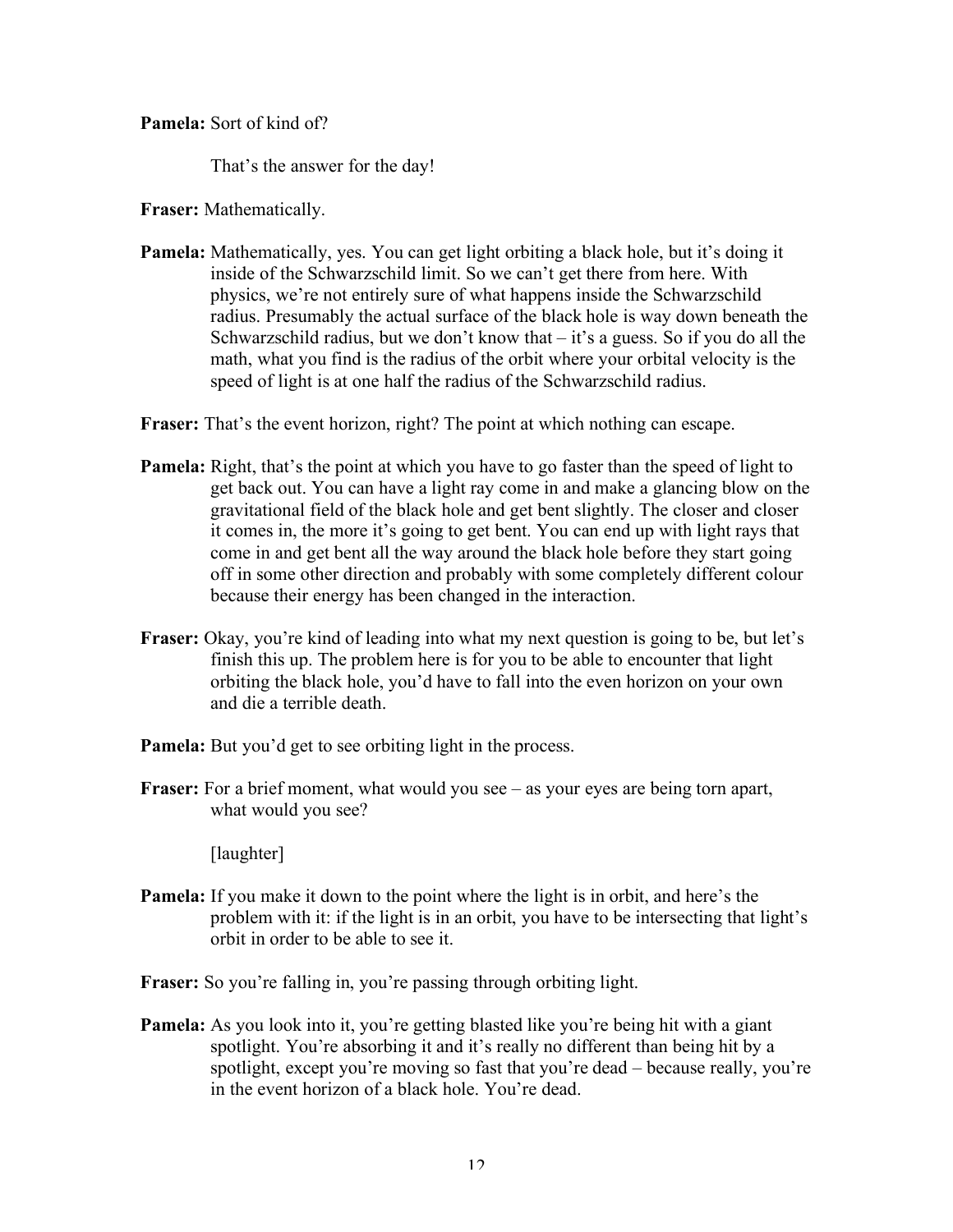[laughter]

**Fraser:** Okay fine. Let's say somehow, you cannot die.

- **Pamela:** In that case, it's really like you're being hit by a spotlight. The light that's going in orbit, it's just light. It's just photons. It's travelling at the speed of light (which is what it always does), it just happens to be doing it such that its orbital velocity is keeping it going around at half the Schwarzschild radius in a nice, circular orbit around the black hole.
- Fraser: So it's like a spotlight, but you can't see where it's coming from. It's just like boom, there's light in your eyes.

**Pamela:** Yeah.

- **Fraser:** Or radiation. X-Rays in your eyes, or what have you.
- **Pamela:** It's all light. If there's an accretion disk, if there's anything there that can absorb the light and then re-emit it into a slightly different direction, the light's going straight in.

**Fraser:** It's cool though.

**Pamela:** It's very cool.

**Fraser:** Theoretically, mathematically – you were able to calculate it – there is a point where light will orbit a black hole.

**Pamela:** It's a nice, friendly, freshman physics problem.

**Fraser:** Is that what you did? Did you unleash it on a student?

**Pamela:** No, but I can!

**Fraser:** Good. So there you go, Jake, you've given Pamela a test question.

**Pamela:** My students do, after all, have a test next week.

**Fraser:** Perfect. Let's move on to our last question of the day. This is from Bill Mannery, and it's related to the question we just answered.

> "When we send a satellite somewhere, we'll often have it pass close to a planet and pick up speed from the gravity of the planet and the ellipse of the orbit. What would happen to light as it passes near the event horizon of a black hole?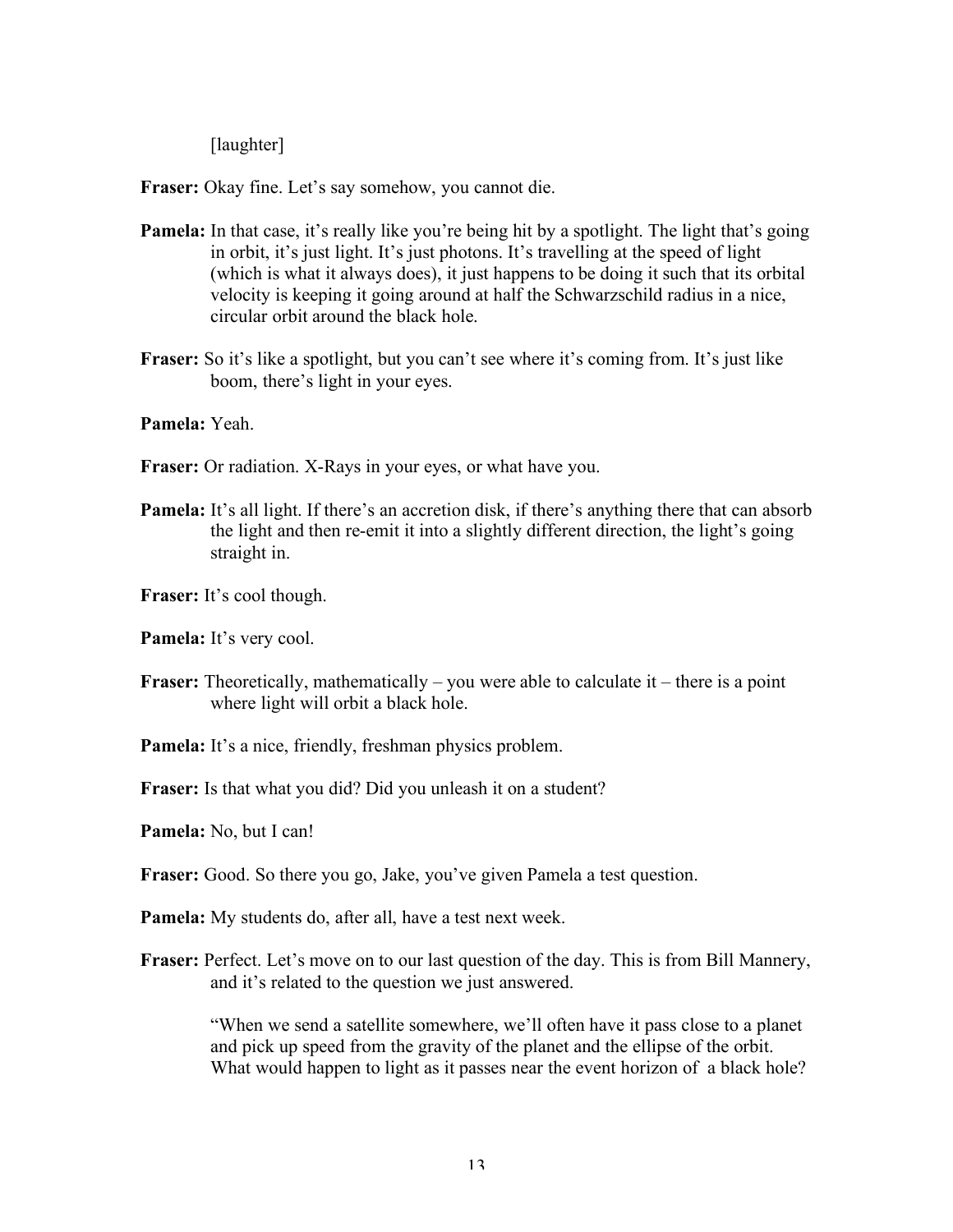Assume it would be in the perfect trajectory to increase the speed, but light can't increase in speed. What would happen?"

I guess that's the same thing. We can imagine how the Voyager spacecraft or New Horizons received a speed boost as they flew past Jupiter – you know, a gravitational slingshot. Light can't get that speed boost, so what happens to it?

**Pamela:** It's all about conservation of energy. With light, energy and colour are directly related. So a photon of blue light has a higher energy than a photon of red light. That boost that we're giving to satellites, that's a change in kinetic energy – the energy of motion. Instead of boosting the velocity of light, we end up boosting the colour from a redder colour to a bluer colour.

> We're still changing the energy – and we're changing the energy the exact same way with the gravitational pull that's going in, but instead of translating gravitational potential energy into kinetic energy like we do with a satellite, we're translating the gravitational potential energy into a change in colour.

We actually see this. It's hard to measure, but it's out there. The cosmic microwave background, as it works its way across the universe toward us, is in very small amounts getting blueshifted, heated up, as it comes through matter between us and where it's located.

We can also see light that's getting redshifted as it comes out of extremely high gravitational situations. There are people who, for a long time, tried really hard to measure this using Sirius A and B, the white dwarf that is orbiting the brightest star in the northern hemisphere. They didn't quite get there, but we have, since the original 1924 attempts, been able to measure very slight changes in light coming out of the high mass situations.

What's cool is if you are in a lower gravity situation than where the light is coming from, you always see the light redshifted. If you're in the higher gravity situation – say you're standing on top of the white dwarf star – you see light coming in toward you getting blueshifted. You can both raise and lower the energy, and you can compare where you are on the gravitational hill, in relation to the light, by seeing how its colour has been changed.

**Fraser:** So, not just theoretically, but actually out there, light that moves past gravitational bodies is changing in colour, getting either more red or more blue, and we actually can detect that in some of our instruments.

> I guess as instruments get better, I can imagine that being another technique for probing out into the universe.

**Pamela:** It's really a neat way for probing into high gravity situations. What's happening down in cataclysmic variables. It allows us to map out the gravity: how are